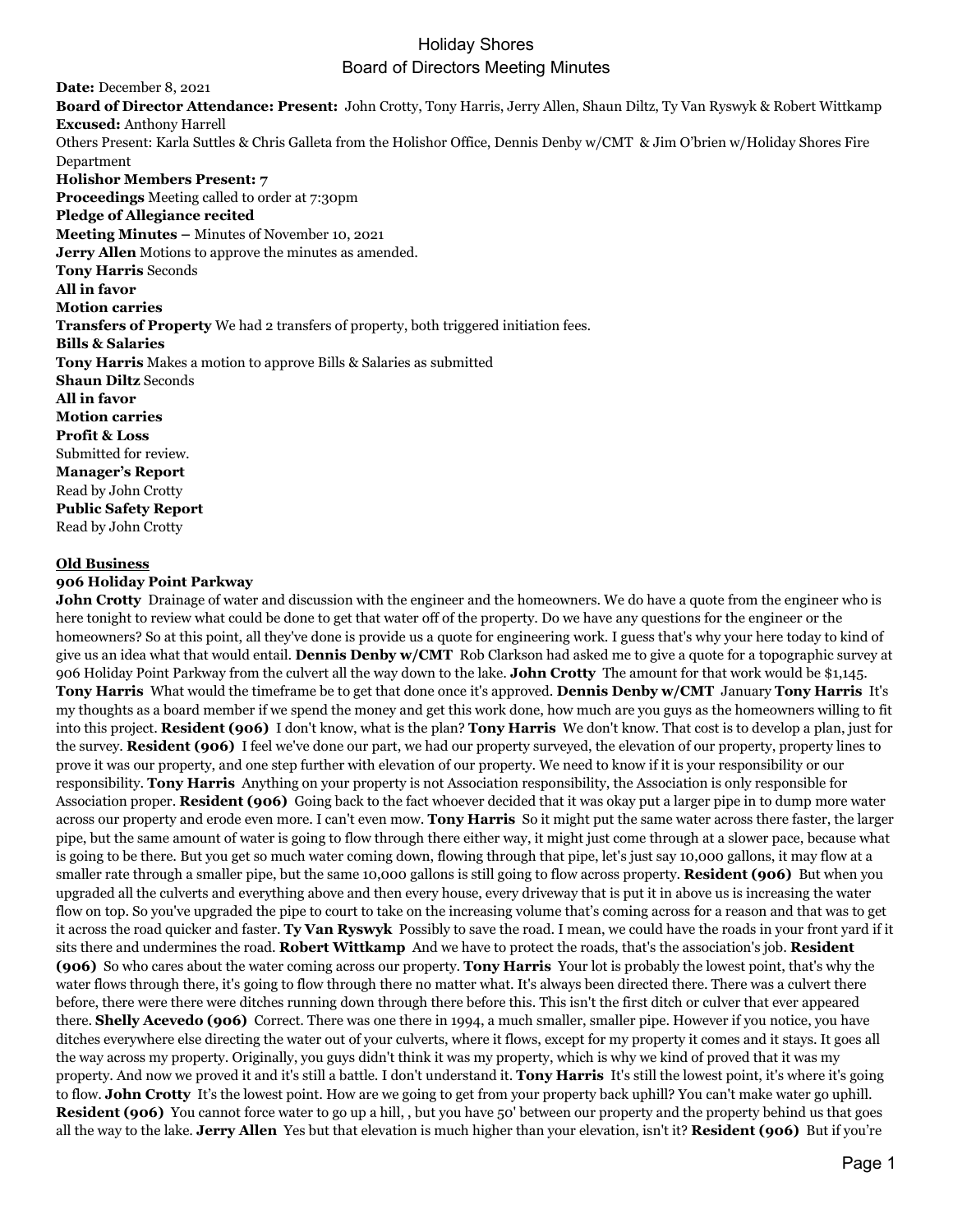# Holiday Shores

## Board of Directors Meeting Minutes

putting in a pipe it doesn't matter, the pipe goes underground. **Jerry Allen** The normal flow of the water has always been down towards your house. **Resident (906)** The water is going to go through the pipe, it doesn't matter if it's 10 foot down or on the ground it's going to flow from the top. You follow what I'm saying? **Robert Wittkamp** We're not putting a pipe in. **Shelly Acevedo (906)**  We just want to know what our options are. **Tony Harris** That's where we'd have to get the survey work and stuff done to see the lay of the land . In theory you could put a ditch in, I just don't know how deep it would have to be and whether it would be realistic from that height, whatever the height of lake is, that's why we would need a survey to tell us. **Shelly Acevedo (906)** So basically you're telling me that I have to take all the associations water that is above me on my property, that's my option. **Robert Wittkamp** It's not the associations water, it goes through everybody's yards. **Resident (906)** Who controls the water? **Robert Wittkamp** God. **John Crotty** That water is going to go from where it started to the lake somehow and to save the road we have the right as the Association to cross the road with a pipe to get the water from one side to the other to save the road. Conversation ensues **Shaun Diltz** There were pipes that weren't in the 20-year flood parameters, so he went back and upgraded those to fall in line with that. Just for this engineering study does it just have to be that pipe? Could we have a couple other options as far as dirt movement because we do own a lot next to it. **Dennis Denby w/CMT** Rob just talked to me about the pipe option. **Shelly Acevedo (906)** I think that would probably be the most expensive option but maybe not. **Dennis Denby w/CMT** Generally speaking the pipe would be more expensive than anything else that we have talked about. **Shaun Diltz** I just want to know the feasibility of it because of how it's set up just because that is the low point so can we move that around to make it not so low. So anything, a bigger storm than say statistically a 25-year storm, which is once every 25 years, would possibly overflow that pipe. And so you know, if you have a smaller pipe and obviously it overflows in lower storm events or if you have a bigger pipe you have more protection for larger stock events. So that's kind of the philosophy behind the sizing of those pipes under the roadway. It's what protection you want to provide, for what storm event. I think we're set up for that 25 year around here in the community. **Shelly Acevedo (906)** Yes, generally what we've been seeing on the crossroad culverts especially the the newer ones, I think that you've been putting in, some of the old ones or you know, too small but yeah, for that storm event. **Tony Harris** Sounds like the upgrade of the pipe may have just been getting up to current standards **Shelly Acevedo (906)** Yeah, that's that's what I was trying to say. We weren't upgrading it because anything was happening. When we were working with whatever engineering company in 2014 or 15, that's when Glen was going around upgrading a lot of the culverts. **Jerry Allen** So back to your bid, would it include marking out the property all the way to the lake so we could visually see what the route of that potential pipe or any other option might be. So it doesn't include any boundary surveys, it's just a topo survey. So getting the elevations out there is what we would have, we could include getting the property corners located as well, if you need that. But whenever I talked to Rob, he was just asking about getting topo, which is the elevation difference. **Resident (906)** I don't know if you're aware, we have a topo of our property already. We paid an engineering firm to come out and locate our corners and do all that on our property. Not on the 50 foot. So I mean, that is available. I have copies of it. I don't know if y'all would like to look at that to see. Because obviously, if it could reduce some cost on. I mean, we're here to work with everybody. We're not just trying to say, look, it is what it is. I mean, but at the same time it is our yard and we don't have use of our yard and the washout is getting worse and worse every time it rains. That's what we're here for. We're not trying to be angry neighbors we're trying to be, you know, work together neighbors. The front, the Holiday Point Parkway separation between our property and the 50-foot easement stake is there, it's been there, since we had it done, I mow around it. The one in the back, potentially I think somebody didn't like it, so they removed it. But, I mean, we have that. And we will give up whatever we need. It's certified, stamped by an engineer. So, you know, whatever it takes, we're just looking to gain access of our yard so it's not a river, every time it rains. And I mean, it could be just a light rain, and it gets soft enough that you can't walk across it, you can't mow it, you can't do nothing. And you know, since we moved in here, we have talked about a pool. And we can't even do that. Because what's gonna happen with a pool, you put a pool there, it's just going to wash the bottom right off from under it. And we don't want a total above ground pool, we wanted a split pool, you know, a little bit above and then that's just gonna it'd be a disaster and we can't do nothing because we take up all we take on all the water above us across that property. And it's gotten worse since the pipe was enlarged, obviously. If anybody's seen it before, I have pictures from right after we moved in to basically the last big rainfall of the difference in the water. Like I said, last time we was here, you know, the kids across the street, are getting in a two man, a three man tube that you pull behind a boat and going across their property. But they bought that property knowing and I talked to the man knowing that it was a drain way. We didn't buy our property knowing that all the water come across our property. When we was out there we were told that the drain to get moved off of our property by Rob Frey and Bev George. It's irrelevant, but we were told that so then we're like, okay, fine. And then when the pipe was upgraded, it was put in the exact same spot as it was before. And then that's when we made our contacts and started going through this route. **John Crotty** So a question was asked earlier, if we get the survey done, and there was a plan in place and there was work that needs to be done on your property what would you guys be willing to pay for? **Resident (906)**  Well, let's see. I don't want to pay for any engineering cost. Honestly. Now, when it comes down to what's going to happen, we can look at that. I mean, obviously to keep from burying it under our dirt if we need to work a deal where we got to bring in extra dirt. I don't have a problem. I would like the yard built up anyway. But I can't build the yard up. Because if I do now, well you guys won't let me for one because it'll just backing up everything. I cannot build my yard up right now. Engineering question, you've seen it? Could I build my property up? **Dennis Denby w/CMT** No, I mean, the natural drainage way comes across your property, so to the west side of your driveway, and it goes down to the lake, which is south of you. So that's the, you know, in Illinois, Illinois drainage laws that you can't block natural drainage ways. So you couldn't go in and fill that up and keep the water from flowing across. **Resident (906)** So therefore, we have no use of that property. So what I'm getting at is, you heard it the way it is. So I can't build that up. I can't put a pool in, I can't do nothing because that will restrict the water flow, which is illegal. But then it's okay for everybody else to just do what they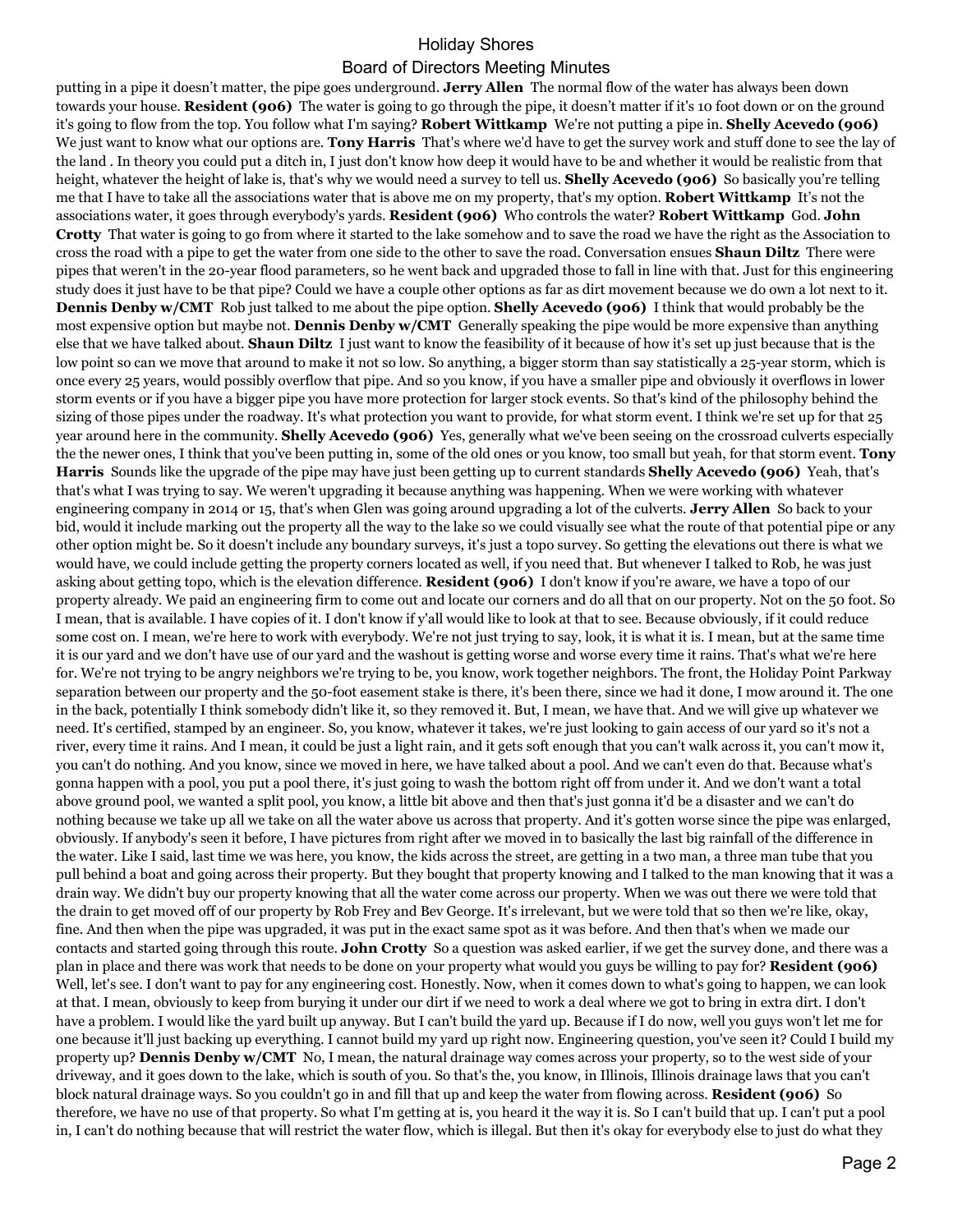# Holiday Shores

# Board of Directors Meeting Minutes

want to do. And I say everybody else as in the Association to put a bigger pipe and dump more water across our property and to create more wash out and waste our property even more than what it was before. That's all we're looking for. **Tony Harris** When you bought the house, that drainage was already there. **Resident (906)** We were told it was being moved. **Ty Van Ryswyk** Well maybe you should have got that in writing. **Tony Harris** Rob Frey doesn't work here anymore. I can't tell you what he said. **Shaun Diltz** It's the lowest point so it can't be moved. **Shelly Acevedo (906)** Jack had the conversation with Rob. And actually, I think reprimanded Rob for that. Is he still around? Prior president. **Resident (906)** The prior president Dave Decker said that he had no right saying that. **Tony Harris** But he shouldn't be saying that. **Resident (906)** But does it matter who said it though, because now you're just turning around and rebuttal against it. **Dave Decker (1184)** So I had a conversation with Rob Frey. He denied he ever said that?. We had that conversation; I believe I had this conversation with you. He had no right to say that. He says he didn't say it. There was never any discussion amongst the board about moving that culvert. So there were never any plans to change that waterflow, it's the same path it's always been on. **John Crotty** Anybody else in the board have other questions for the engineer or the homeowners? **Failed due to lack of motion**

### **Salt Spreader Purchase**

**John Crotty** This is from Rob Clarkson to the board. They've been looking for options for the salt spreader to make the snow removal more efficient and replace aged equipment. They've narrowed it down to the item that's attached in your packet. The reserve item was approved for purchase back on February 24, 2021. This purchase is actually less than the money that was in the reserves so it will leave a little line item in the future. The total cost of the spreader will now be \$3,825.

### **Dam Inspection**

**John Crotty** They completed the dam inspection on November 12, 2021. Present were representatives of CMT and IDNR. Everything appears to be in good shape with some minor deficiencies in the area of the overflow tubes. These items are not new and have not worsened since the last inspection. As soon as the paperwork is completed it will be available for the board to review if necessary. **Shaun Diltz** Since we have CMT here, do you know anything about the dam inspection? I'm just curious. **Dennis Denby w/CMT**  Someone else at our office had done the inspection so I'm not familiar with the report.

### **New Business**

### **Variance (1580)**

**John Crotty** They are installing a pool and they're getting up to the end of their six months of their permit. And they're requesting an extension due to supplies being delayed through the current situation. The building committee has recommended approval to extend this to February 28, 2022. **Ty Van Ryswyk** This is obviously a reality of the construction world, that we're all dealing with that in getting product and completing jobs on time.

**Ty Van Ryswyk** Makes a motion to accept that variance.

**Jerry Allen** Seconds

### **John Crotty** Anymore discussion?

**Mark Unnerstall (34)** I'm part owner of Oasis pools and I also live out here. And we're building a pool down at 1580 Su Twan. But so, obviously, yeah, we're seeing some major delays on materials, which has delayed the timeline of the construction. In all reality, we also have winter coming up. And then you know, being a completion of February 28 is probably pretty unrealistic. Because we typically have tents we can throw over job sites, but we can't plaster in the wintertime, you know, there's fencing to go up and the grounds gonna be frozen. So it's kind of somewhat unrealistic to think that we're gonna be done by February 28, because of the ground conditions that are coming up, there's a lot of other completion work that will be done and the project will be done. But there's no way we can have plaster on the pool. Fencing up is going to be pretty dang close as well. March can somewhat become a very tough month as well, because you can get a lot of rain, have freezing conditions. I don't know what the weather is going to do. It's unforeseen conditions that we're just not aware of yet. So we'd like to probably extend that to like, April 20, to be realistic. **John Crotty** What does the board think about the requested date? **Shaun Diltz** Conversation ensues

**Ty Van Ryswyk** Amends the 1st motion to accept the variance till February 28, 2022, and then just revisit it then.

**Mark Unnerstall (34)** Yeah, no, that's no problem. As long as you guys are kind of aware. I mean, the odds are we're probably going to be back up here unless we can get more time. **Ty Van Ryswyk** That's fine, I think just keep that line of communication open. **Shaun Diltz** If it's already unrealistic, I'm fine with pushing it. So we don't waste anybody's time, I mean, we might see him back again in April if it has to go further.

**Ty Van Ryswyk** Amends the 2nd motion to extend the date to April 20, 2022.

**Shaun Diltz** Seconds the amended motion.

**All in Favor**

**Motion Carries**

**Correspondence Holiday Shores Fire Department**